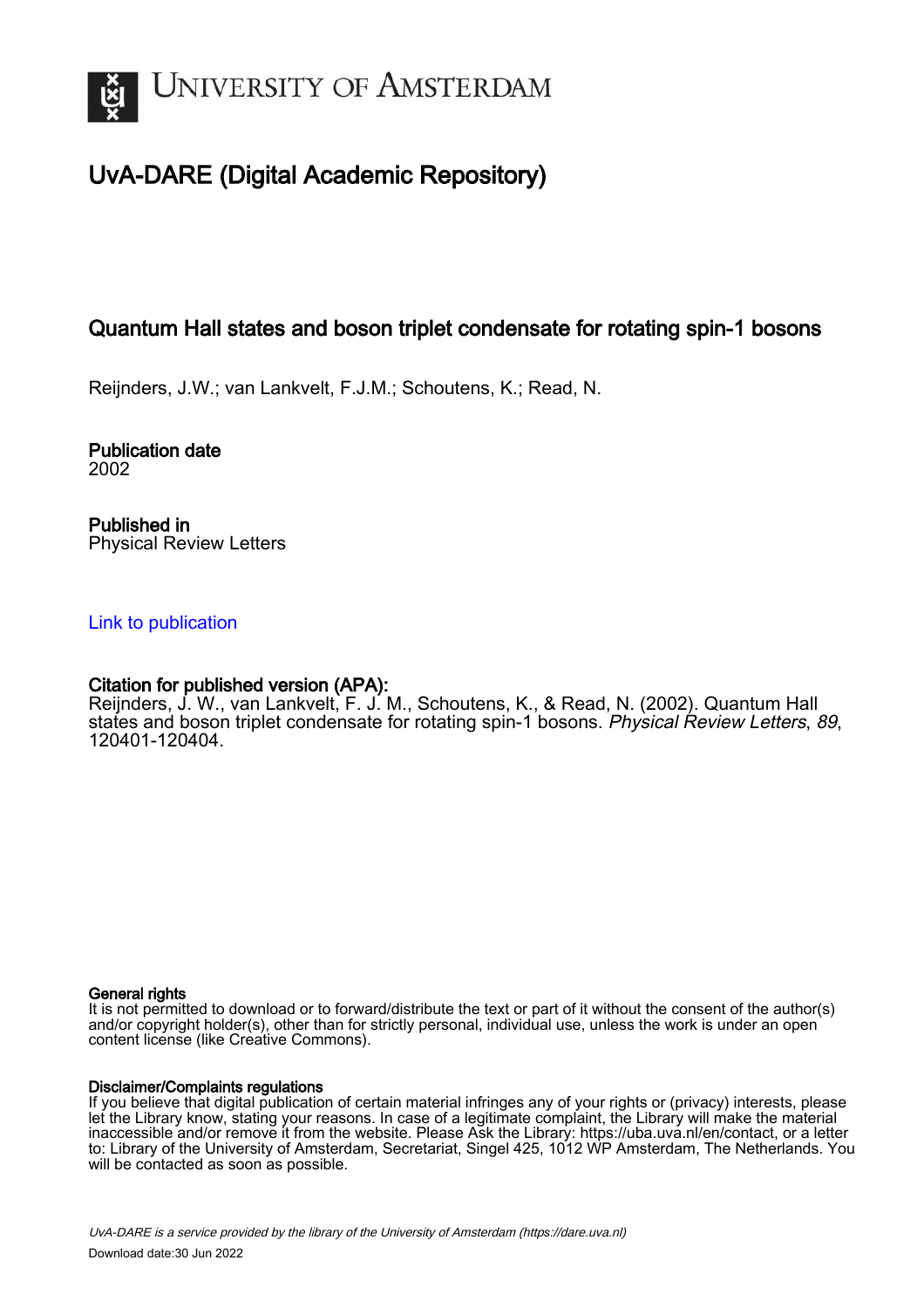### **Quantum Hall States and Boson Triplet Condensate for Rotating Spin-1 Bosons**

J. W. Reijnders, F. J. M. van Lankvelt, and K. Schoutens

*Institute for Theoretical Physics, University of Amsterdam, Valckenierstraat 65, 1018 XE Amsterdam, The Netherlands Department of Physics, University of Virginia, P.O. Box 400714, Charlottesville, Virginia 22904-4714*

N. Read

*Department of Physics, Yale University, P.O. Box 208120, New Haven, Connecticut 06520-8120* (Received 13 March 2002; published 30 August 2002)

We propose and analyze two series of clustered quantum Hall states for rotating systems of spin-1 bosons. The first series [labeled SU(4)<sub>k</sub>] includes the exact ground states of a model Hamiltonian at large angular momentum *L*, and also for  $N = 3k$  particles at  $L = N$ . The latter is a spin-singlet boson-triplet condensate. The second series, labeled  $SO(5)_k$ , includes exact ground states at large *L* for different parameter values.

DOI: 10.1103/PhysRevLett.89.120401 PACS numbers: 05.30.Jp, 73.43.Cd

In the study of the phenomenon of Bose-Einstein condensation (BEC) of cold atoms, the possibility of using bosons with internal degrees of freedom (spin 1 in particular) and of rotating the condensate has led to fascinating new possibilities for the states of matter that can be formed and observed. A multicomponent BEC can be realized by trapping higher spin atoms such as  ${}^{87}Rb$  [1] and  ${}^{23}Na$  [2] in optical traps, which do not affect the spin degeneracy, and spin-1 or ''vector'' BEC's have been realized and studied [2,3]. In a model description, the two-body interactions of the spin-1 atoms are written as  $\delta(\mathbf{r}_1 - \mathbf{r}_2)[c_0 + c_2 \mathbf{S}_1 \cdot \mathbf{S}_2]$ , with  $c_0 = (g_0 + 2g_2)/3$ ,  $c_2 = (g_2 - g_0)/3$ , and  $g_S =$  $4\pi\hbar^2 a_S/M_b$  with  $M_b$  the boson mass and  $a_S$  the *s*-wave scattering length in the total spin *S* channel [4,5]. In the case of <sup>23</sup>Na one has  $c_2 > 0$  and, hence, "antiferromagnetic'' spin correlations. The ''polar'' ground state [4,5] has  $\langle S \rangle = 0$ ; it supports many interesting collective excitations (see [6] for a review). The case of <sup>87</sup>Rb has  $c_2 < 0$ , leading to a spin-polarized (ferromagnetic) ground state.

The effect of rotating a ''scalar'' BEC of spinless or spin-polarized atoms in an isotropic harmonic trap of frequency  $\omega_0$  can be studied at mean field level (the Gross-Pitaevskii equation), and a vortex lattice is found at sufficiently high rotation frequency  $\omega$ , in agreement with experimental observations [7]. At still higher frequencies, quantum fluctuations become important and it has been argued that the vortex lattice is replaced by a sequence of distinct quantum fluids, which can be understood using a mapping to the fractional quantum Hall (qH) effect [8]. In this Letter, we explore the corresponding possibilities in a rotating system of spin-1 bosons.

In the regime  $\omega_0 - \omega \ll \omega_0$  and very weak interaction, only the lowest-energy single-particle states in the trap are of interest. These have non-negative angular momentum  $m = 0, 1, \ldots$  about the rotation axis, and no excitation of the motion along the axis, so the motion is effectively in the *xy* plane. The *x*, *y* dependence of these wave functions is  $\psi_m(z) \propto z^m e^{-|z|^2/2}$  [where  $z = x + iy$ , and the quantum

length  $(\hbar/M_b\omega_0)^{1/2}$  of the trap, and  $\hbar$ , have been set to 1]; they correspond to the lowest Landau level (LLL) [8].

We consider the interaction Hamiltonian for bosons *i*,  $j = 1, \ldots, N$ , restricted to the LLL,

$$
H_{\text{int}} = \sum_{i < j} \delta(\mathbf{r}_i - \mathbf{r}_j) [c_0 + c_2 \mathbf{S}_i \cdot \mathbf{S}_j]. \tag{1}
$$

The ground state (GS) for the system rotating at frequency  $\omega$  is found by minimizing  $H_{\text{tot}} = H_{\text{int}} + (\omega_0 - \omega)L$  [8], where  $L = \sum_i m_i$  is the total angular momentum. For *N* particles in the LLL with zero center-of-mass angular momentum, the average ''filling factor'' of the occupied states can be defined as  $\nu = N/(N_V + 1)$ , where  $N_V =$  $2L/N$  is the number of vortices there would be if there were a Bose condensate (we assume here a uniform average occupation of states up to  $m = N_V$ ). The use of only the LLL states is physically reasonable when  $\omega_0 - \omega \ll 1$  $\omega_0/N_V$  (so that particles in the LLL with  $m = N_V$  cannot lower their energy by moving to a non-LLL state with *m* 0) and  $\nu c_s \ll \omega_0$ ,  $S = 0, 2$  (so that perturbative corrections from mixing non-LLL states into the GS are negligible).

For the scalar case (in the LLL, without  $c_2$ ), a study [9] using periodic boundary conditions found that the vortex lattice melts at a critical  $\nu = \nu_c \sim 10$ , that incompressible fluid states occur at  $\nu = \frac{1}{2}, 1, \frac{3}{2}, 2, ... < \nu_c$ , and that the corresponding GS wave functions have large overlaps with the Read-Rezayi (RR) [10] series of fractional qH states.

Here, for the case of vector bosons, we first propose two series of spin-singlet generalizations of the RR states [labeled SU(4)<sub>k</sub> and SO(5)<sub>k</sub>, respectively, and  $k =$ 1*;* 2*;* ... ] and explain their structure. In a thermodynamic limit  $N \rightarrow \infty$  with  $\nu$  fixed, they each represent incompressible liquid phases of the system, with  $\nu = 3k/4$  for the  $SU(4)_k$  states and  $\nu = k$  for the  $SO(5)_k$  series. Then we present results for the GS's of  $H_{int}$  as a function of  $L$ ,  $c_0$ , and  $c_2$ . We identify a region in the  $c_0$ - $c_2$  plane where the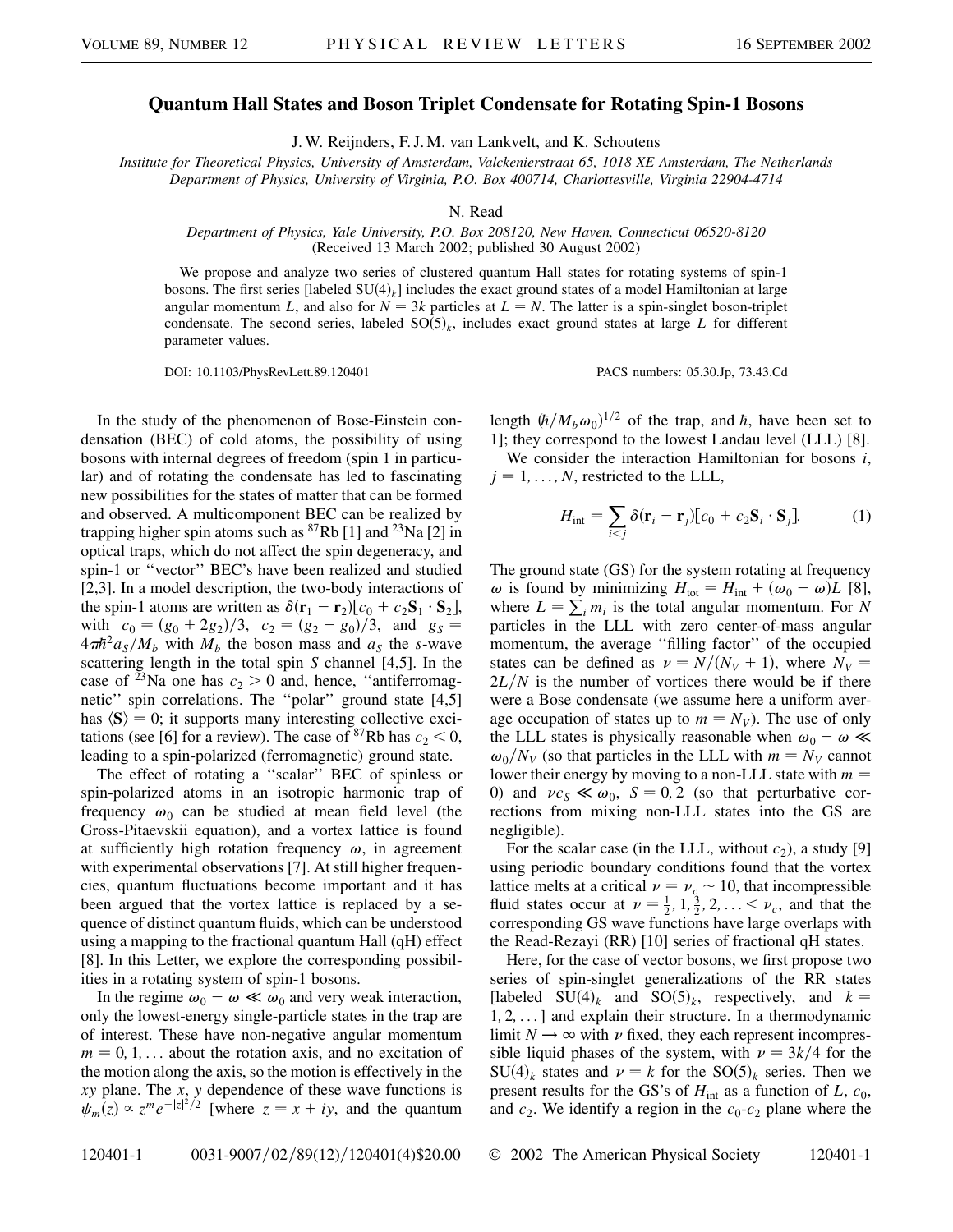proposed qH states with  $k = 1$  give the exact GS's at high values of *L*. We demonstrate that the  $k = N/3$  member of the  $SU(4)_k$  series is an exact eigenstate and, apparently, the GS of  $H_{int}$  with  $c_2 = 0$ ,  $c_0 > 0$ , at angular momentum  $L =$ *N*. In second quantization, this state, a spin-singlet bosontriplet condensate (BTC), takes the form

$$
|\text{BTC}\rangle = \left[\epsilon^{\mu_1 \mu_2 \mu_3} b_{0\mu_1}^{\dagger} b_{1\mu_2}^{\dagger} b_{2\mu_3}^{\dagger}\right]^{N/3} |0\rangle,\tag{2}
$$

where  $b_{m\mu}^{\dagger}$  is a creation operator for the single-particle state  $\psi_m(z)$  with spin  $\mu$ , where  $\mu = x, y, z$ . Finally, we show the GS's of  $H_{\text{tot}}$  as a function of  $\omega$ .

We now explain our analysis, starting with the construction of spin-singlet qH states for spin-1 bosons. This construction is a generalization of similar constructions for scalar and spin-1/2 particles (either of which could be electrons or bosons) [10–12]. These papers all employed a correspondence [13] between qH states and specific conformal field theories (CFT's). This connection allows one to obtain trial qH wave functions as chiral correlators in CFT's that are associated to a Lie algebra *G* and integers  $k \ge 1$  and  $M \ge 0$ , where *M* is even (odd) for bosons (fermions). These states generalize the pairing familiar from the theory of superconductivity to the formation of ''clusters.'' The resulting qH wave functions have a property that guarantees that they are exact zero-energy eigenstates of certain model Hamiltonians. For example, starting from  $G = SU(n + 1)$  and putting  $M = 0$ , one can find completely symmetric wave functions that obey

$$
\tilde{\Psi}(z_1, ..., z_N) \neq 0
$$
 for  $z_1 = \cdots = z_l$   $(l \le k)$ ,  
\n $\tilde{\Psi}(z_1, ..., z_N) = 0$  for  $z_1 = \cdots = z_{k+1}$ , (3)

independent of the spins of the particles involved. Hence, these are zero-energy eigenstates of a Hamiltonian with a repulsive  $k + 1$ -body  $\delta$ -function interaction [10] and are the unique states of the lowest *L* with this property. The existence of such a Hamiltonian and the fact that it has a gap in its energy spectrum ensures that a corresponding incompressible liquid phase of matter exists (when  $N \to \infty$ at fixed *k*, *M*) over a range of interaction parameters, not just for the  $k + 1$ -body model. The filling factors of these  $SU(n + 1)<sub>k</sub>$  states are

$$
\nu(n,k,M) = \frac{nk}{nkM + n + 1}.\tag{4}
$$

The parameter *n* corresponds to the number of components of an internal degree of freedom of the particles, and these models have  $U(n)$  symmetry; the clusters contain  $nk$  particles. For  $n = 1$  this construction gives the RR states, while for  $n = 2$  it produces spin-singlet states for spin-1/2 particles [11]. Finally, clustered qH states admit excitations (quasiparticles) of effectively fractional ''charge'' (i.e., particle number). The simplest of these can be viewed as the result of the adiabatic insertion of a fraction of a quantum of magnetic flux (or vorticity), where the allowed fraction is  $1/nk$  in the present cases. States with more than three quasiparticles at well-separated fixed positions display large degeneracies, which give rise to ''non-Abelian statistics" [13] and are understood for  $n = 1, 2$  [11,14].

Our first series of clustered spin-singlet qH states of spin-1 bosons consists of the SU(4)<sub>k</sub> states ( $n = 3$  above), where we put  $M = 0$ . The filling factor is  $\nu = 3k/4$ . The CFT construction guarantees that, for *N* divisible by 3*k*, this state is a singlet under SU(3), and hence also under its SO(3) subgroup, the usual spin-rotation group. The wave function for  $N = 3kp$  particles can be written in terms of its components for particular spin states  $\mu = x, y, z$  specified for each particle (similar to [15]), as

 $\tilde{\Psi}_{k}^{\text{SU}(4)} = S_{\text{groups}}[P_{\text{groups}}\tilde{\Psi}^{2,2,2,1,1,1}].$  (5)

where

$$
\tilde{\Psi}^{2,2,2,1,1,1}(z_1^x,\ldots,z_p^x;z_1^y,\ldots,z_p^y;z_1^z,\ldots,z_p^z) = \prod_{\mu=x,y,z} \prod_{i
$$

In words, the operations  $P_{\text{groups}}$  and  $S_{\text{groups}}$  in Eq. (5) tell one to divide the 3*pk* bosons into *k* groups of 3*p* bosons each (*p* of each spin polarization), to write a factor  $\tilde{\Psi}^{2,2,2,1,1,1}$  as in Eq. (6) for each group, and, finally, to symmetrize over all ways the particles can be divided over the *k* groups. For  $k = 1$  there is a single group, and one finds a state of total degree  $L = 3p(2p - 1)$  that generalizes the Laughlin and Halperin states for scalar and spin-1/2 particles, respectively, and which is a zeroenergy eigenstate of  $H_{int}$  for all  $c_0$ ,  $c_2$ , and the unique GS when both  $g_0$ ,  $g_2 > 0$  since  $H_{int}$  is then positive. Putting instead  $k = N/3$  gives *k* groups of three particles each, the resulting state being the  $L = N$  BTC, Eq. (2). The fundamental quasiparticles over the  $SU(4)_k$  qH liquids have fractional charge equal to  $\pm 1/4$ , and spin 1, for all *k*. We note, however, that such assignments, while meaningful for  $N \gg k$ , may be meaningless when  $N \sim 3k$ , where the quasiparticle size is comparable to the size of the fluid drop.

An important point is that for  $c_2 = 0$ , the Hamiltonian (1) has SU(3), not just SO(3), spin-rotation symmetry. Therefore, we expect the  $SU(4)_k$  states to be relevant near this line when  $c_0 > 0$ , for sufficiently large *L*.

Our second series of qH states for spin-1 bosons is obtained from a CFT with  $G = SO(5)$  and generalizes the construction in Ref. [12]. The GS's possess a symmetry under an SO(3) subgroup of SO(5). The general construction, which involves spin-singlet clusters of 2*k* particles, gives states of filling factor  $\nu = k/(kM + 1)$ . Putting  $M =$ 0, we obtain qH states with  $\nu = k$ . For  $k = 1$ , the wave function with values in the spin space of *N* spin-1 particles can be written as

$$
\tilde{\Psi}_{k=1}^{\text{SO}(5)}(z_i) = \text{Pf}\left[\frac{\rho_i \rho_j + \sigma_i \sigma_j + \tau_i \tau_j}{(z_i - z_j)}\right] \tilde{\Psi}_L^1(z_i). \quad (7)
$$

Here  $\tilde{\Psi}_{\mathsf{L}}^1(z_i) = \prod_{i < j} (z_i - z_j)$  is a spin-independent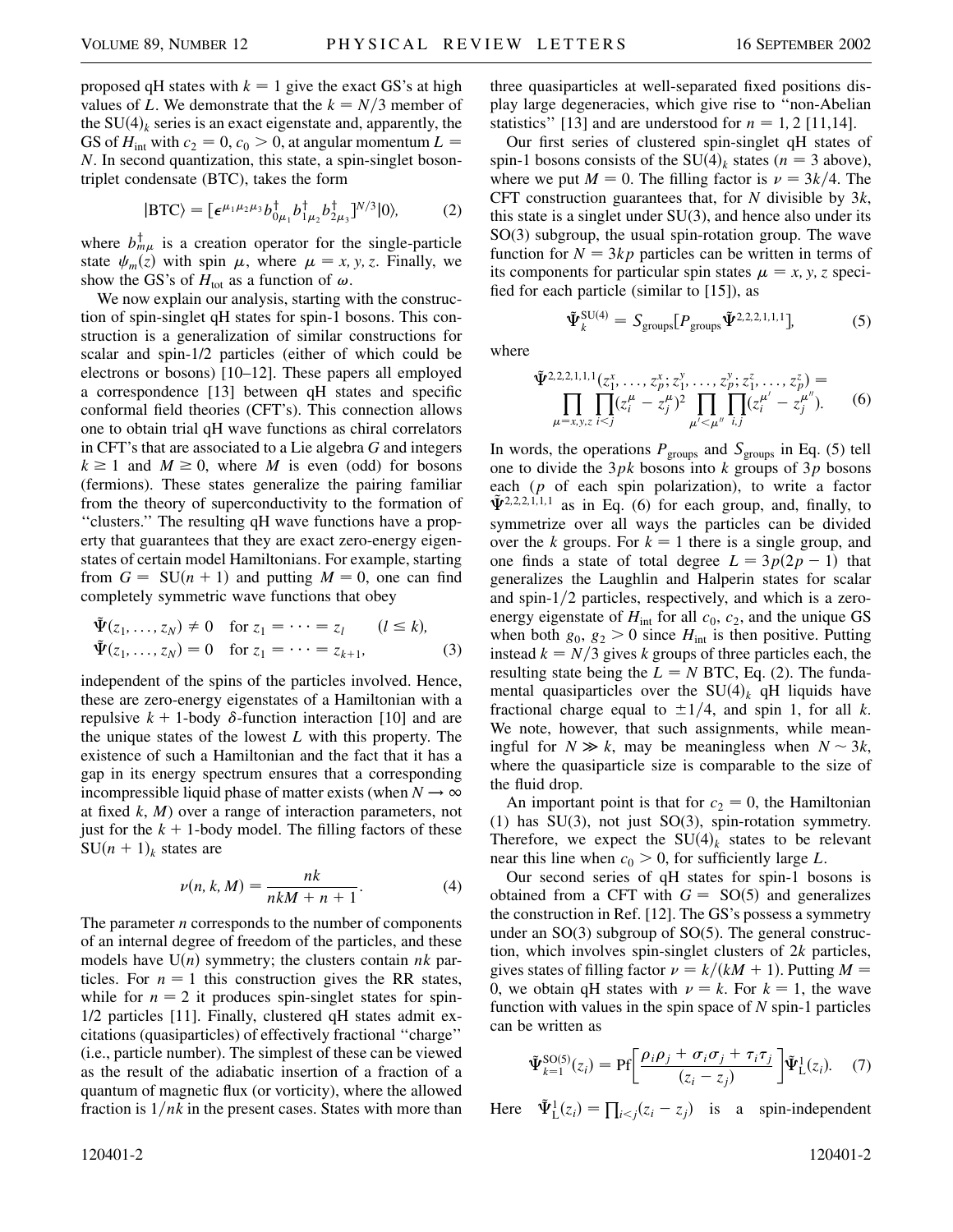Laughlin factor in all *N* particle coordinates; the Pfaffian Pf is defined by Pf  $(M_{ij}) = A(M_{12}M_{34} \dots M_{N-1,N})$ , where  $M_{ij}$  are the elements of an antisymmetric matrix and  $A$  denotes the operation of antisymmetrization;  $\rho_i$ ,  $\sigma_i$ ,  $\tau_i$  are basis vectors in the spin space for particle *i*, which correspond to *x; y; z*, and the product is the tensor product. For  $k = 1$ , *N* must be even, and the clustering (or pairing) of particles is seen explicitly. Clearly, there must be even (but otherwise arbitrary) numbers of particles in each of the three spin states  $\rho$ ,  $\sigma$ ,  $\tau$ . The  $k = 1$  wave function for  $N = 2q$  particles has total degree  $L = 2q(q - q)$ 1). The function  $(7)$  can be viewed as spin-singlet *p*-wave pairing of composite fermions of spin 1 (for a review, see Ref. [16]). There are also excited states with unpaired charge-neutral spin-1 fermions. We note that, in the state (7), two bosons are found at the same point only if the total spin of the pair is zero, not if it is 2, and hence the state is an exact zero-energy eigenstate, of lowest  $L$ , for a  $\delta$ -function interaction that includes a projection onto spin 2. In our parametrization, that is,  $c_2 = c_0/2$  or  $g_0 = 0$ , and if also  $c_0$  > 0, then  $H_{int}$  is positive, so our  $k = 1$  state is the GS at this *L*. For general *k*, the  $SO(5)_k$  wave function can be written as a CFT chiral correlator and is an exact zeroenergy eigenstate of a certain  $k + 1$ -body  $\delta$ -function interaction (details will appear elsewhere). In general, the quasiparticles over the  $SO(5)_k$  qH state have charge  $\pm 1/2$  and spin 1/2, thus displaying a fractionalization of both charge and spin.

We next report on our study (numerical and analytic) of the GS phase diagram of the model  $H_{int}$ . The numerical work is restricted to small values of *N* (up to 12), but it indicates many features which we believe to hold for general values of *N*. To guide our discussion we have displayed in Fig. 1 various special directions (rays) and regions in the  $c_0$ - $c_2$  plane.

For  $L = 0$ , the GS has total spin  $S = N$  for  $c_2 < 0$  (ferro regime) and  $S = 0$  (1) for *N* even (respectively, odd) for  $c_2 > 0$  (antiferro regime). For  $c_2 = 0$ , there is a single



FIG. 1. Overview of  $c_0$ - $c_2$  plane, with special regions and directions marked.

SU(3) multiplet of spin states, decomposing into unique SO(3) multiplets of each spin  $S = N, N - 2, \ldots$ .

As *L* increases, these two phases survive in part of the phase diagram, as compact drops of fluid, with the center of mass (CM) carrying all the angular momentum. Meanwhile, the positive  $c_0$  axis gradually opens into a region that contains other phases. By the time  $L$  is  $\geq N$ , the  $c_0$ - $c_2$  plane contains the three regions labeled Ia, Ib, and II in Fig. 1. The GS's in regions Ia and Ib are similar to the GS in the ''attractive'' regime in the scalar case [8]. The orbital part of the GS wave function is of the form  $\tilde{\Psi}(z_i) \propto$ *z*<sup>*t</sup></sup></sup>, with*  $z_c = \sum_i z_i / N$  *the CM coordinate. In region Ia</sup>*  $(c_0 < 0, c_2 > 0)$ , the spin state is the same spin singlet as for the  $L = 0$  GS, and the GS energy becomes  $[c_0N(N 1)/2 - Nc_2(2\pi)^{-3/2}$  [17]. In region Ib ( $c_2 < 0$ ,  $c_0 <$  $-c_2$ ), the spin state is ferro, *S* = *N*, giving energy  $(c_0 + c_1)$  $c_2$ ) $N(N-1)(2\pi)^{-3/2}/2 < 0$  [8]. At  $c_2 = 0$ ,  $c_0 < 0$ , the spin states again form the SU(3) multiplet. In the ''repulsive'' region II, the GS is in general not a common eigenstate of the  $c_0$  and  $c_2$  parts of the interaction, and the GS energy depends nonlinearly on the ratio  $c_2/c_0$ . The  $L = N$  GS's all have  $S = 0$  or  $S = 1$  (depending on the value of *N* modulo 6, and on the ratio  $c_2/c_0$ ). For  $L > N$ , larger values of  $S \leq N$  do occur near the boundary at  $c_2 =$  $-c_0$  ( $g_2 = 0$ ).

Turning to  $L \gg N$  in region II, we have already pointed out that the SU(4)<sub>1</sub> state is the zero-energy GS for  $N = 3p$ particles at  $L = 3p(2p - 1)$  when  $g_0$  and  $g_2 > 0$ , while the SO(5)<sub>1</sub> state is the zero-energy GS for  $N = 2q$  particles at  $L = 2q(q - 1)$  for  $g_0 = 0$ . (For  $N = 3, 4$ , these states occur at  $L = N$ ). For even larger *L*, each of these model cases possesses many degenerate GS's of zero energy. This implies that, within our model, the  $SU(4)_1$  and  $SO(5)_1$  GS's are those found (for the parameters as stated) at the critical rotation frequency  $\omega = \omega_0$ , and so the lowest possible filling factor is  $3/4$  in the region  $g_0$ ,  $g_2 > 0$ , but is 1 when  $g_0 = 0$ .

At intermediate  $L > N$  values in this region, we expect similar physics. Thus, for  $c_2 = c_0/2 > 0$ ,  $(g_0 = 0)$ , the system can lower its energy by forming SO(3) singlet pairs of bosons. For  $L < 2q(q - 1)$   $(N = 2q > 4)$  we do not have exact eigenstates, but we expect that, similar to Ref. [9], for  $\nu = k$  less than some critical value  $\nu_c' > 1$ , the bulk of the fluid will be in the  $SO(5)_k$  state. For  $c_2 = 0$ ,  $c_0$  > 0, the preferred behavior is singlet formation via triples of bosons of spin zero; each such three bosons must be in an antisymmetric orbital state as well. For *L <*  $3p(2p-1)$   $(N = 3p > 3)$ , we do not generally have exact eigenstates, but we expect the bulk of the fluid to be the SU(4)<sub>k</sub> states for  $\nu = 3k/4$  less than another critical  $\nu''_c > 3/4$ .

We also found that the exact GS for  $N = 6$ ,  $L = 6$  at  $c_2 = 0$  is the SU(4)<sub>2</sub> or BTC state (2). Prompted by this, we have proved analytically that for  $N = 3p$  particles the  $SU(4)_p$  state is an exact eigenstate of  $H_{int}$  with  $c_2 = 0$ , with eigenvalue